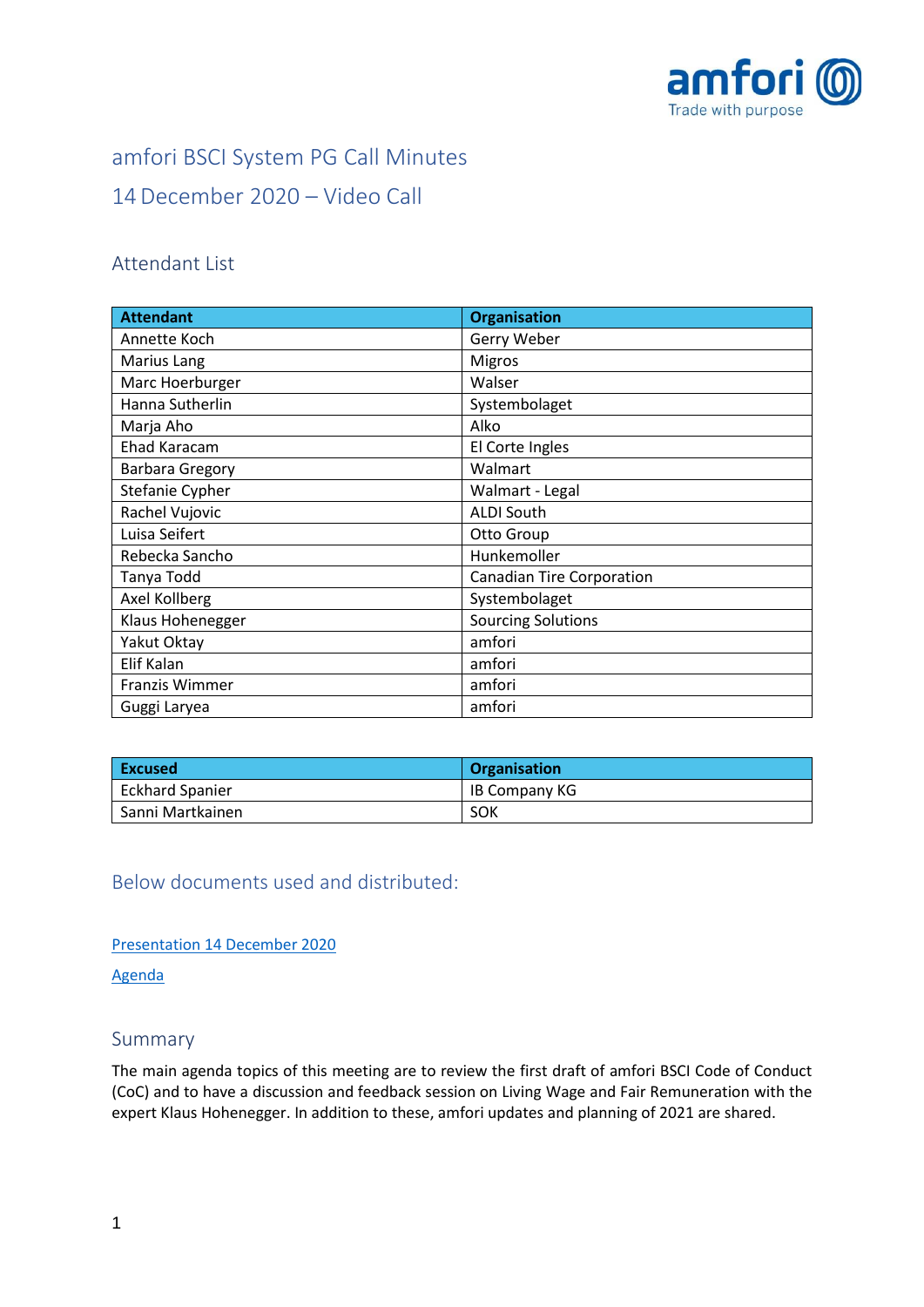

| Agenda Item | amfori Updates | Presenter | <b>Elif Kalan and Yakut</b> |
|-------------|----------------|-----------|-----------------------------|
|             |                |           | Oktay                       |

The **first** update was about upcoming two training programs on demand: Forced Labour Live Webinar and Internal Auditor Training Webinar for the members. Members who would like to send staff or join to those trainings are invited to send their request.

**Secondly**, the team informed the members about the works have been planned and scheduled on State Imposed Labor Force. With that, Guggi has explained that amfori is part of Stakeholders group. In addition to this, Elif also presented the partnership developed with Loening which is a consultancy hired to develop Auditors' Guideline on State Imposed Forced Labour (SIFL). Draft outline and timeline are presented along with discussion questions.

**Thirdly**, the draft schedule in 2021 is also shared and the group agreed on the presented the timeline and decided to arrange availabilities on doodle. In addition to 2021 meetings timeline, the group agreed also on starting the calls 1 hr before. So, the next meetings will be organized between 15.00-17.00 (CET).

Following discussion took place with the contributions of PG members, see below:

## Questions/Comments

| <b>Question/Comment</b>                                                                                                                                                                                                                                                                                                                                                                                | <b>Answer</b>                                                                                                                                                                                                                                                                                                                                                                                                                                                                                                                                                                                                                            |
|--------------------------------------------------------------------------------------------------------------------------------------------------------------------------------------------------------------------------------------------------------------------------------------------------------------------------------------------------------------------------------------------------------|------------------------------------------------------------------------------------------------------------------------------------------------------------------------------------------------------------------------------------------------------------------------------------------------------------------------------------------------------------------------------------------------------------------------------------------------------------------------------------------------------------------------------------------------------------------------------------------------------------------------------------------|
| Comment: This is really good news to see<br>amfori takes a step to address this problem<br>through this initiative with other and<br>maybe/hopefully to find a solution on this. I<br>don't know how to act on this exactly, we<br>can control our direct business partners. But<br>we can't control the other tiers-such as<br>cotton producer.                                                       | Thank you for appreciating our initiatives on this<br>and also for acknowledging that this is extremely<br>difficult problem. And we are aware that this<br>proposal by no means will solve the issue but as a<br>one step to go further.<br>Ultimately, the governments will have to step in.<br>At the EU level, they want business organizations<br>like us to take actions rather than they ask us to<br>take actions. Because it is so sensitive with<br>relations per se. It is a very hot political topic as<br>well and no one would like to endanger any kind<br>of economic ties. So that is one of the challenges<br>we face. |
| Comment: It is good to see that you connect<br>with other stakeholders. It is the way to go.<br>In Switzerland, last month we had a<br>roundtable together with the Department of<br>Commerce and other stakeholders on what<br>to do. For us, we have done some research<br>on whether we have producers and<br>manufacturers in Xinjiang region. And we<br>don't. But again the question is standing | In addition to amfori's this initiative, we also put<br>out a survey which asks the members a number of<br>questions about SIFL; if they source from the<br>region, what their views on the topic. In case you<br>haven't seen it, we can share it with you.                                                                                                                                                                                                                                                                                                                                                                             |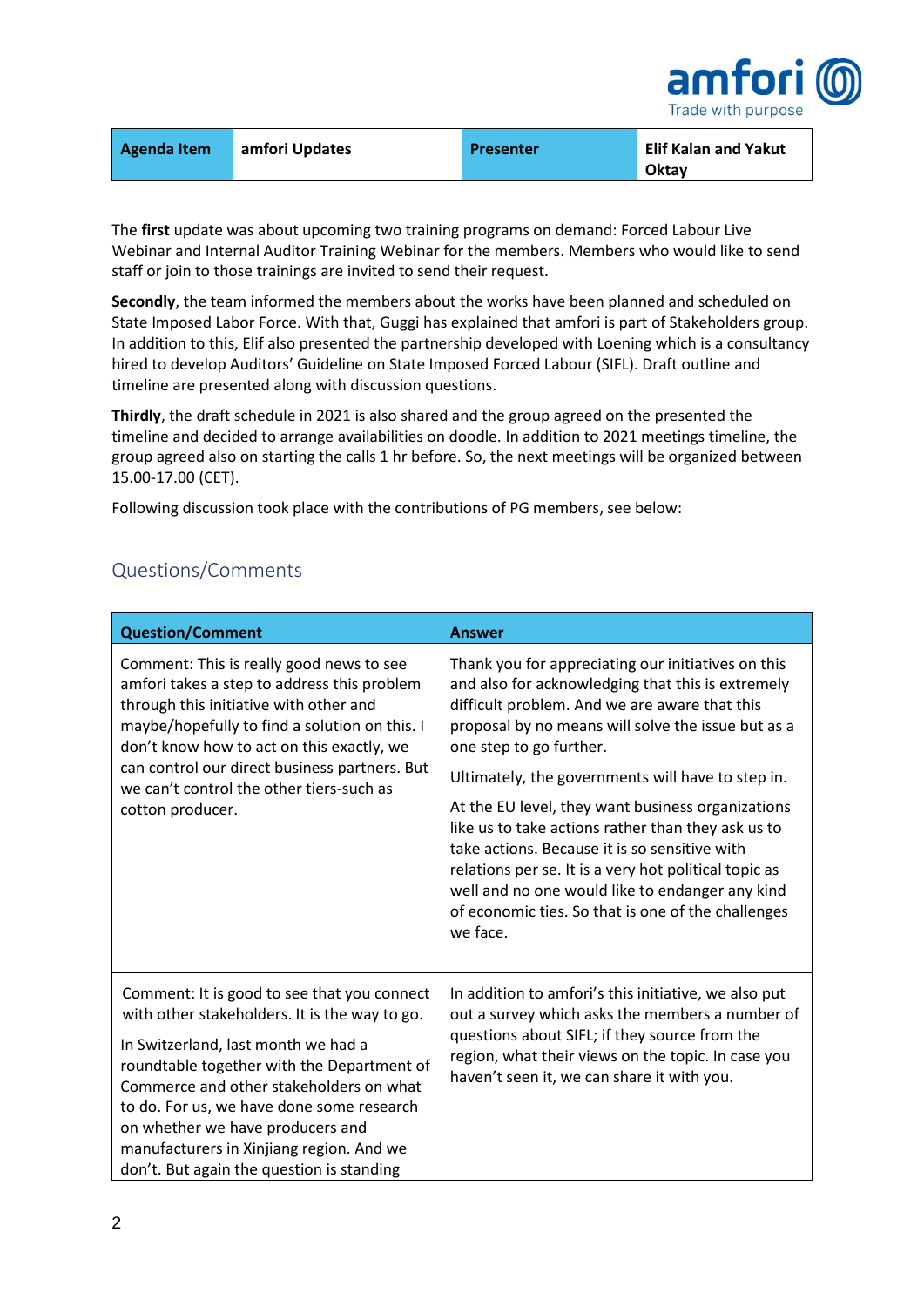

| although we are not a big cotton player, but<br>the risk is more about conventional cotton<br>from China. We are in contact with some<br>labor organizations and this is important<br>when we talk about cotton production, not<br>manufacturing. Therefore, GOTS, Better<br>Cotton, Made in Green and some programs<br>as such are interesting for further<br>investigation. For conventional cotton<br>production we can't trace it so we can't<br>reach transparency. So, we are happy to see<br>amfori is taking some steps.                                                                                                                                                                                                                                                                                                         |                                                                                                                                                                                                                                                                                                                                                                                                                                                                                                                                                                          |
|------------------------------------------------------------------------------------------------------------------------------------------------------------------------------------------------------------------------------------------------------------------------------------------------------------------------------------------------------------------------------------------------------------------------------------------------------------------------------------------------------------------------------------------------------------------------------------------------------------------------------------------------------------------------------------------------------------------------------------------------------------------------------------------------------------------------------------------|--------------------------------------------------------------------------------------------------------------------------------------------------------------------------------------------------------------------------------------------------------------------------------------------------------------------------------------------------------------------------------------------------------------------------------------------------------------------------------------------------------------------------------------------------------------------------|
| Comment: Please share the survey again.                                                                                                                                                                                                                                                                                                                                                                                                                                                                                                                                                                                                                                                                                                                                                                                                  |                                                                                                                                                                                                                                                                                                                                                                                                                                                                                                                                                                          |
| Comment: We have also attached the round<br>table discussion with the Dutch<br>Government. It is really difficult for cotton<br>and we will never be able to trace it. We<br>talked about how the government can<br>support us as they are very important on<br>this matter. As a company we made a<br>statement and sent out a letter on the topic<br>to our suppliers. We don't resource from the<br>region but it is important for us to recognize<br>the problem and to follow what kind of<br>actions to be taken in recruitment,<br>government schemes and recruitment<br>companies. We also asked the Dutch<br>Government whether we could get some<br>more information on this. We have a very<br>close relationship with our suppliers but this<br>is a very sensitive topic to talk their relations<br>with Chinese government | It would be great also to see that you raise the<br>issue within the roundtable discussions so that we<br>can have more leverage for our joint letter.                                                                                                                                                                                                                                                                                                                                                                                                                   |
| Question: Is the scope of this work intended<br>to be only for textile and cotton industry?<br>As in many cases, it starts with perceived<br>forced migration of a community<br>throughout the different provinces in China.<br>How do we safely audit for this?<br>How do we go about a normal assessment<br>and try to find out there is a worker of the<br>weaker community migrated?                                                                                                                                                                                                                                                                                                                                                                                                                                                 | Comment: When we started to work on SOFL, I<br>don't think we had any sector in mind. We really<br>wanted to discuss the principles of it, stands<br>against it. In general, our approach should be<br>general yet having said that the organizations that<br>are working in the Platform are probably more<br>focusing in textile. But that is not to say that<br>amfori's focus will be on that sector but we<br>recognize the fact.<br>We also are aware that people are being forced,<br>and it is not only about the region and/or the<br>sector-cotton production. |
| Comment: We may need to know the<br>country, the nationality of the worker. Yet,<br>writing about the implications about this in<br>the confidential report is tricky to make sure                                                                                                                                                                                                                                                                                                                                                                                                                                                                                                                                                                                                                                                       |                                                                                                                                                                                                                                                                                                                                                                                                                                                                                                                                                                          |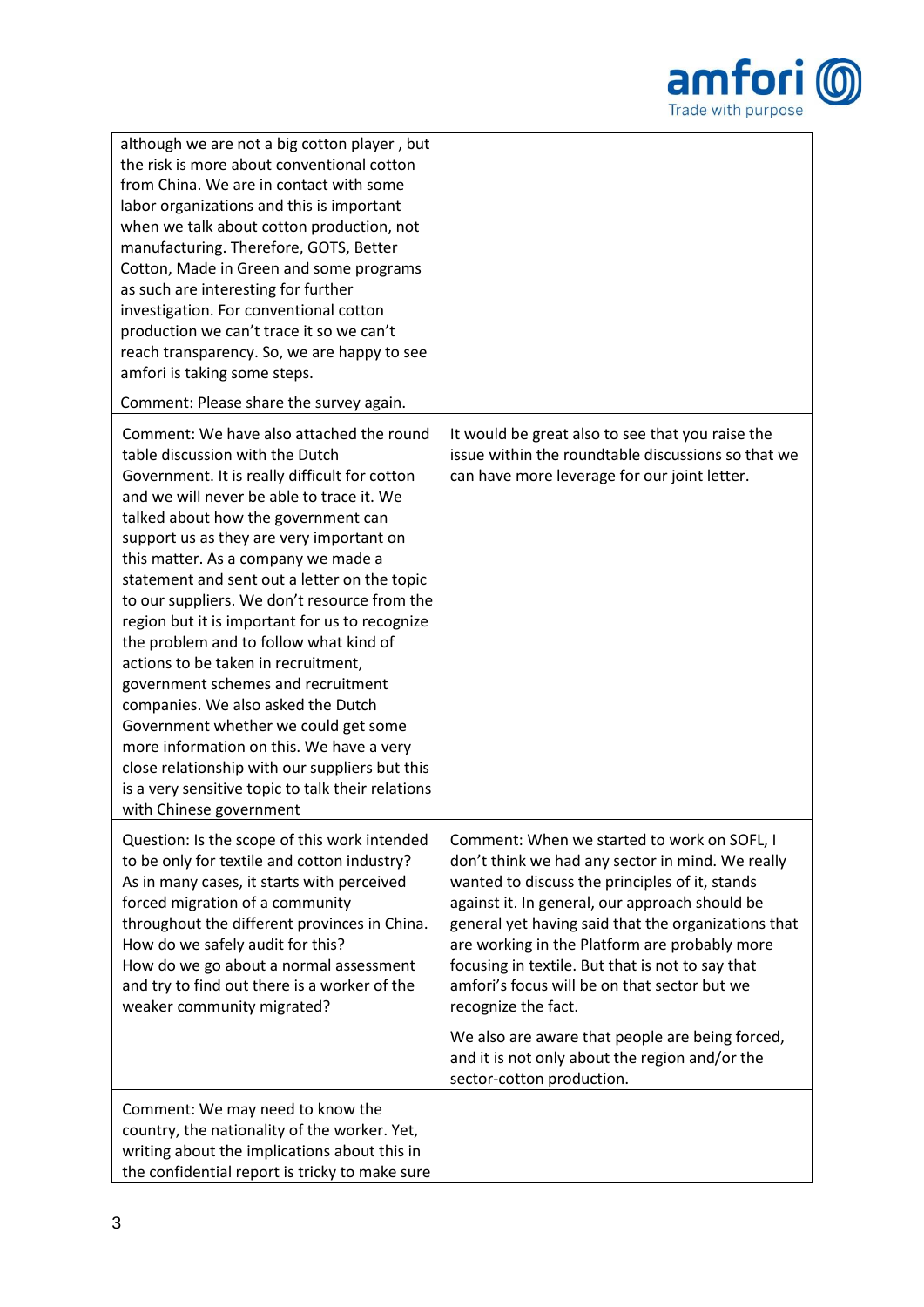

| the right people have this information and<br>wrong people don't. There should be a clear<br>process defined by the legal<br>perspective/laws around that.                                                                                                                                                                                                                                                                                                                                                                      |                                                                                                                                                                                                                                                                                                                                                                                       |
|---------------------------------------------------------------------------------------------------------------------------------------------------------------------------------------------------------------------------------------------------------------------------------------------------------------------------------------------------------------------------------------------------------------------------------------------------------------------------------------------------------------------------------|---------------------------------------------------------------------------------------------------------------------------------------------------------------------------------------------------------------------------------------------------------------------------------------------------------------------------------------------------------------------------------------|
| Question: To clarify, are we talking about                                                                                                                                                                                                                                                                                                                                                                                                                                                                                      | This is about forced labour.                                                                                                                                                                                                                                                                                                                                                          |
| SIFL or Forced Labour?<br>Because what we have issues regarding<br>forced labor are also about migration.                                                                                                                                                                                                                                                                                                                                                                                                                       | For this, we will have time for clarification and in<br>the subgroups, we will be able to adjust the<br>questions/things to be checked as we also adjust<br>the CoC.                                                                                                                                                                                                                  |
| Question: Is the ethnicity data going to be<br>integrated? Do we have the information<br>about migration or so?                                                                                                                                                                                                                                                                                                                                                                                                                 | Ethnicity and nationality differ in GDPR. You can<br>say that there are workers from Bangladesh but<br>you can say that there are muslim, Rohinya<br>workers from X, Y, Z.                                                                                                                                                                                                            |
| Comment: So then it is difficult to identify<br>the issue of discrimination. It is not easy.                                                                                                                                                                                                                                                                                                                                                                                                                                    | We can get clear consent from the workers and<br>then we can use it in a very delicate manner in the<br>report. But it requires one-by-one consent.                                                                                                                                                                                                                                   |
| Comment: The second question is very<br>challenging one: how do we give the<br>business partners and ultimately the<br>members implication that something like<br>this has taken place. As it is State Imposed<br>Forced Labour, how do you see the legality<br>and/or illegality of this situation?<br>As there is no way to actually find that<br>information, how do we really prevent this<br>from happening?<br>I would really much welcome when the<br>guideline come out as I don't have any idea<br>what I want to see. | The partner is really trying to put all the things<br>together for you to see but also to make sure the<br>auditor and the workers are safe.<br>So far, they have come some interesting ideas<br>such as the information on languages spoken.                                                                                                                                         |
| I want to know what are we seeing today<br>and what will be different. What are the<br>possible additional questions?                                                                                                                                                                                                                                                                                                                                                                                                           | Of course, the auditors can ask many questions<br>but the most important part is to put it in a report<br>format which is tricky and that is the legally<br>binding part.<br>They will interview some expertise from<br>international organizations (IOM, ILO, China<br>Labour Watch, writer of the ASPI Report and talk<br>with auditors to see how they can strike that<br>balance. |
| Question: Do you have a good sense of what<br>the expectations are of companies and<br>organizations being able to monitor this<br>issue?<br>Form the EU Governmental side or others.<br>Or is the understanding there is aligned with<br>us or very complex and difficult to<br>understand?                                                                                                                                                                                                                                    | There is a big push from the US.<br>We are not necessarily aware from the EU.                                                                                                                                                                                                                                                                                                         |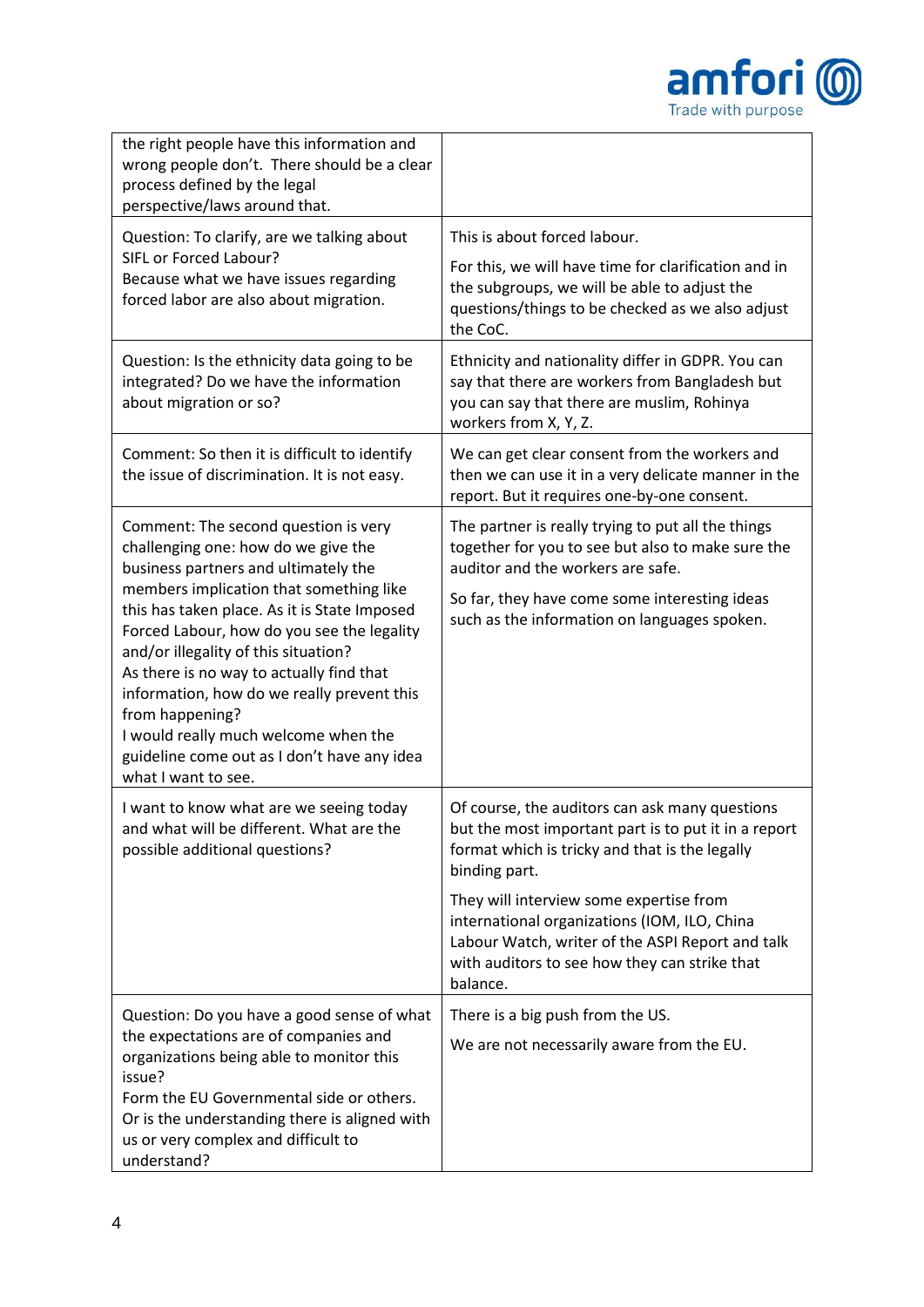

| Comment: Of course, it is illegal and we<br>have to know it but whether and how to<br>report it challenging.<br>I would like to know about what the<br>consultancy will come out on the way rather<br>than seeing the end product. So, if there is a<br>way to see the draft before it is finalized, I<br>would like to see it and it will be helpful. I<br>can also share it/the draft with the legal<br>department. | Question: Would you be interested in seeing this<br>document?<br>So, the second draft document will be shared with<br>the members in mid-Jan 2021. |
|-----------------------------------------------------------------------------------------------------------------------------------------------------------------------------------------------------------------------------------------------------------------------------------------------------------------------------------------------------------------------------------------------------------------------|----------------------------------------------------------------------------------------------------------------------------------------------------|
| Comment: Timeline is reasonable. In mid-<br>2021, you want the CoC is ready?                                                                                                                                                                                                                                                                                                                                          | Agreed on the timeline.                                                                                                                            |

| Living Wage and Fair<br>Agenda Item<br><b>Remuneration Discussion</b> | Presenter | <b>Klaus Hohenegger</b> |
|-----------------------------------------------------------------------|-----------|-------------------------|
|-----------------------------------------------------------------------|-----------|-------------------------|

In this session, Klaus Hohenegger from Sourcing Solutions conducted a discussion session on to understand the areas to be addressed on the topic. Prior to the Call, following questions in the [presentation](https://foreigntradeassociation.sharepoint.com/sites/PGC/Meeting%20Minutes/2020/09%20-%2014%20December%202020%20Call/Living%20Wage_20_12_14%20amfori%20BSCI%20System%20Project%20Group%20Meeting.pdf) shared with the members:

1. How would you rate owner/management commitment within your company towards the implementation of living wages?

2. Most Living Wage initiatives and projects that have been implemented to date are based on pilot projects at country, supplier or product level. Assuming that you have full management commitment within your organization, what would you think are possible ways forward to work towards sector/industry wide approaches?

3. Would you agree to map the leverage of amfori members in sourcing countries as a starting point to evaluate possible synergies and impact for an upscaled approach?

## Questions/Comments

| Question/Comment                                                                                                                                                                      | <b>Answer</b>                                                                                                        |
|---------------------------------------------------------------------------------------------------------------------------------------------------------------------------------------|----------------------------------------------------------------------------------------------------------------------|
| <b>Question 1 Discussion:</b><br>The commitment is high as this topic is in<br>our CSR strategy, as an official. But we<br>have a lot to see how the discussions will<br>be followed. | How would you rate owner/management<br>commitment within your company towards the<br>implementation of living wages? |
| We have a fairly high commitment from<br>CEO and management level. However, I<br>am not sure that the senior management<br>level fully understands.                                   |                                                                                                                      |
| We have been working on this topic for a<br>quite along time and we are one of the                                                                                                    |                                                                                                                      |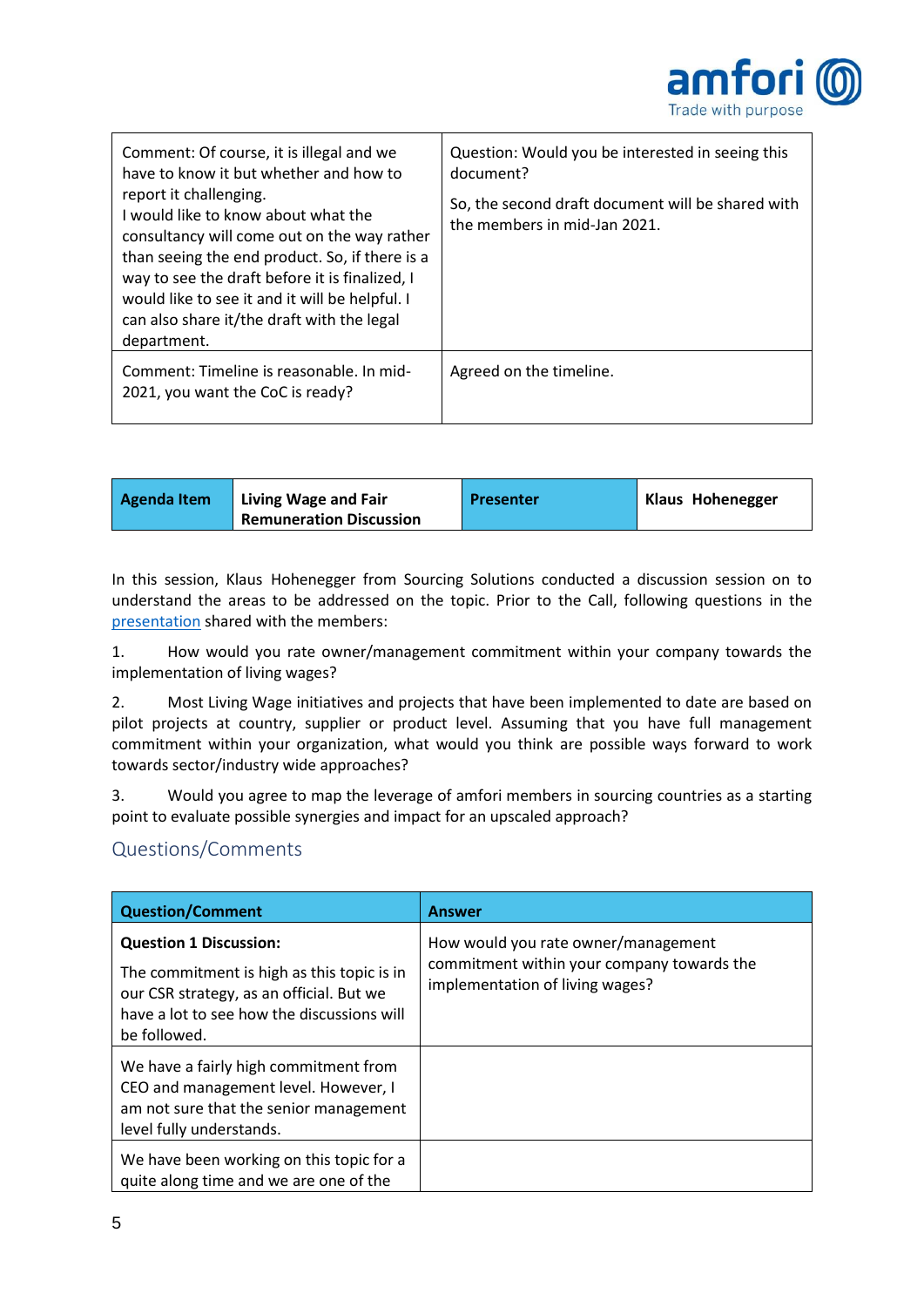

| companies implementing a project in<br>certain factories. But how it affects the<br>margin, budget is a big topic. Our CEO<br>and strategy is committed and quite on<br>the topic, but we are still business.<br>We look at the wage management<br>system, productivity in the factory and<br>stability of the wages, comparison system<br>of the seasonal workers/wages. We also<br>look at the retention rate. |                                                                                                                                                                                                                                                                                        |
|------------------------------------------------------------------------------------------------------------------------------------------------------------------------------------------------------------------------------------------------------------------------------------------------------------------------------------------------------------------------------------------------------------------|----------------------------------------------------------------------------------------------------------------------------------------------------------------------------------------------------------------------------------------------------------------------------------------|
| There are different ways of<br>understanding. We have market and<br>price realities. Yes, important but it must<br>be embedded in market realities.<br>We need to find a solution within the<br>context of market realities regarding the<br>customers (various kinds of customers).                                                                                                                             | Comment from the expert: I think we are<br>synchronized in this topic in regards to the fact that<br>there is a cost and someone has to pay for it and if it<br>is only you-your company-are willing to pay for fair<br>remuneration or living wage then they can under-<br>price you. |
| The main question is already expressed:<br>There is a cost and who is willing to pay<br>for it?                                                                                                                                                                                                                                                                                                                  | Agreed. It is important to look at the whole supply<br>and value chain. We really look through the issue<br>with all contexts. It is very complex.                                                                                                                                     |
| At the senior level, we have the<br>commitment but it is also related to the<br>regulations within the purchasing<br>practices. And so, how do we divide the<br>cost fairly? Country-basis, origin-basis.                                                                                                                                                                                                        |                                                                                                                                                                                                                                                                                        |
| We need to go through a systematic<br>process for the all processes of<br>purchasing practices (all the countries, all<br>the origins) rather than leave the<br>decision to individual level.                                                                                                                                                                                                                    |                                                                                                                                                                                                                                                                                        |
| It is also important to think and design<br>that to make sure if we are paying more<br>and it will in the end be beneficial for the<br>workers at the beginning of the supply<br>chain.                                                                                                                                                                                                                          |                                                                                                                                                                                                                                                                                        |
| <b>Question 2 Discussion:</b>                                                                                                                                                                                                                                                                                                                                                                                    | Now the biggest question for the whole industry is<br>how to upscale of the pilot projects, deliverables that<br>have been so far implemented.<br>What would be the best to upscale?                                                                                                   |
| One important factor is not to forget<br>state institutions. So, when we talk about<br>wages, we have to think about local<br>legislations, Unions and state actors. It is<br>not only in our understanding that the                                                                                                                                                                                             |                                                                                                                                                                                                                                                                                        |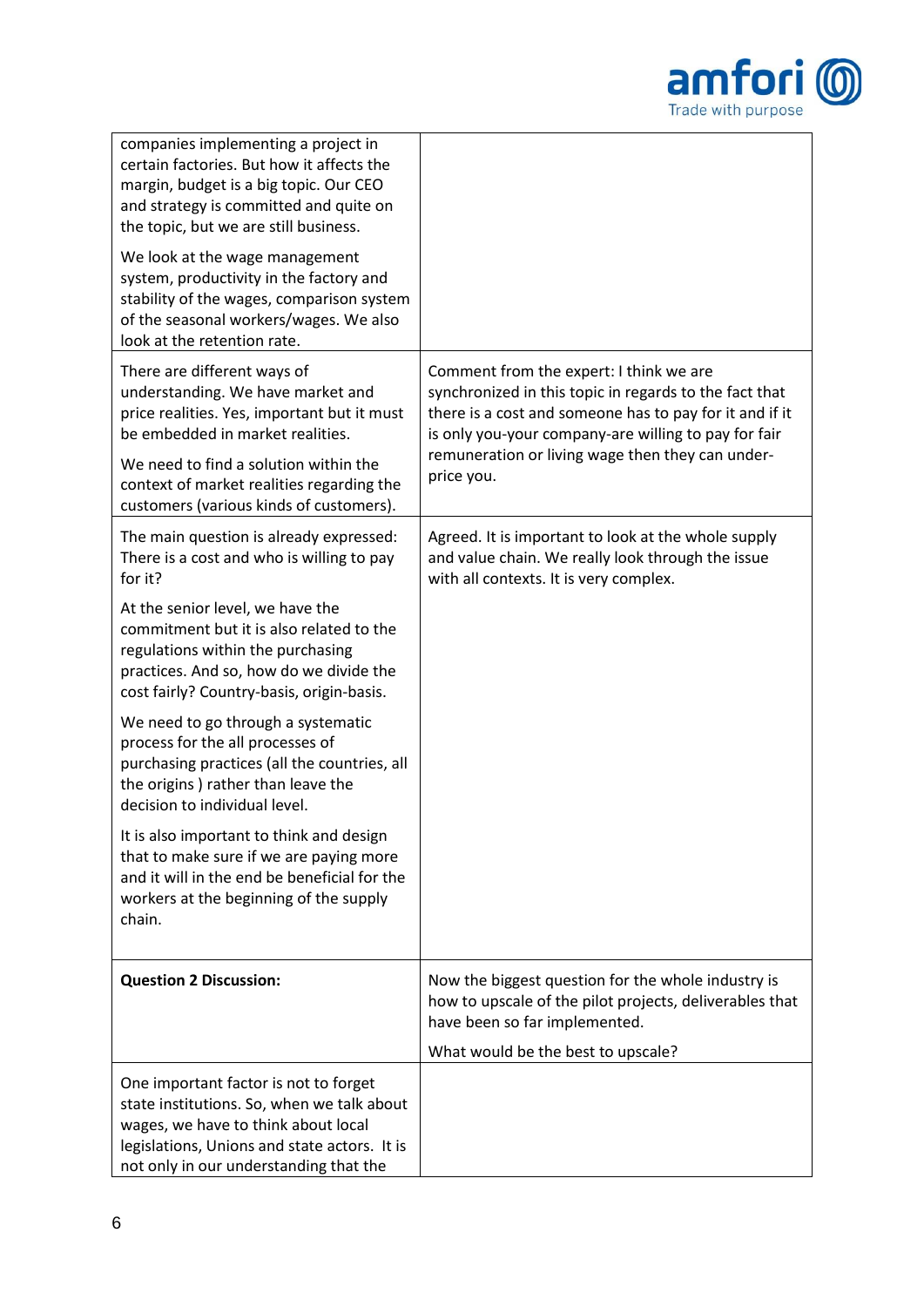

| brand or factory individually defines the<br>wages. To go beyond these pilots, we<br>need to consider the national actors and<br>legislation processes and support the<br>creation of ownership at that level, not<br>only within the temporary business<br>relationship between the brand and the<br>producer.                                                                                     |                                                                                                                                                                                                                                                                                                                                       |
|-----------------------------------------------------------------------------------------------------------------------------------------------------------------------------------------------------------------------------------------------------------------------------------------------------------------------------------------------------------------------------------------------------|---------------------------------------------------------------------------------------------------------------------------------------------------------------------------------------------------------------------------------------------------------------------------------------------------------------------------------------|
| Agreed. So, we see the biggest wage<br>increases when the governments raising<br>the minimum wages. That really should<br>be the focus of our organization to<br>pressure governments, lobby and work<br>on that level.<br>I think amfori, as an organization, can<br>help us with benchmarking. There are so<br>many benchmarking. So far, the data we<br>get from amfori is not very workable for | Agreed. When the legislation changes, then the<br>wages can increase.<br>National governments are also hesitant to increase<br>the wages as they are competing with other countries<br>globally. So, it is a very complex topic.<br>It is important to include collective bargaining<br>approach and those include workers' approach. |
| us.<br>Moreover, all companies can also<br>educate the customers on the wages and<br>how they should be. There is a lot to do<br>on the customer side as well.                                                                                                                                                                                                                                      |                                                                                                                                                                                                                                                                                                                                       |
| We should also think about the external<br>stakeholders such as buying<br>departments. Because sometimes, we as<br>CSR people can be more academic or<br>seen more ideal so those people might<br>not have so time or less interest on this<br>topic. So, the design of these projects and<br>processes should be inclusive.                                                                        |                                                                                                                                                                                                                                                                                                                                       |
| I personally don't think so.<br>I think it is because we are a very big<br>organization so one is not aware of what<br>the others do. We try to find a way of<br>communication really to get their<br>targeted focus on.                                                                                                                                                                            | How does it work in your organization? Do your team<br>have a sufficient knowledge on this topic?<br>Do you think the buyers have sufficient knowledge?                                                                                                                                                                               |
| Buying departments or other<br>departments are so deep in their daily<br>businesses.                                                                                                                                                                                                                                                                                                                | Would you agree it is more about setting the right<br>targets with right departments?<br>Would you agree it is more about providing right<br>tools which other departments (such as buyers) can<br>also relate/verify/check their tasks with the living<br>wage/fair remuneration?                                                    |
| It is definitely not their fault. They have a<br>target/task which is given.                                                                                                                                                                                                                                                                                                                        | Would you agree it is more about setting the right<br>targets with right departments?                                                                                                                                                                                                                                                 |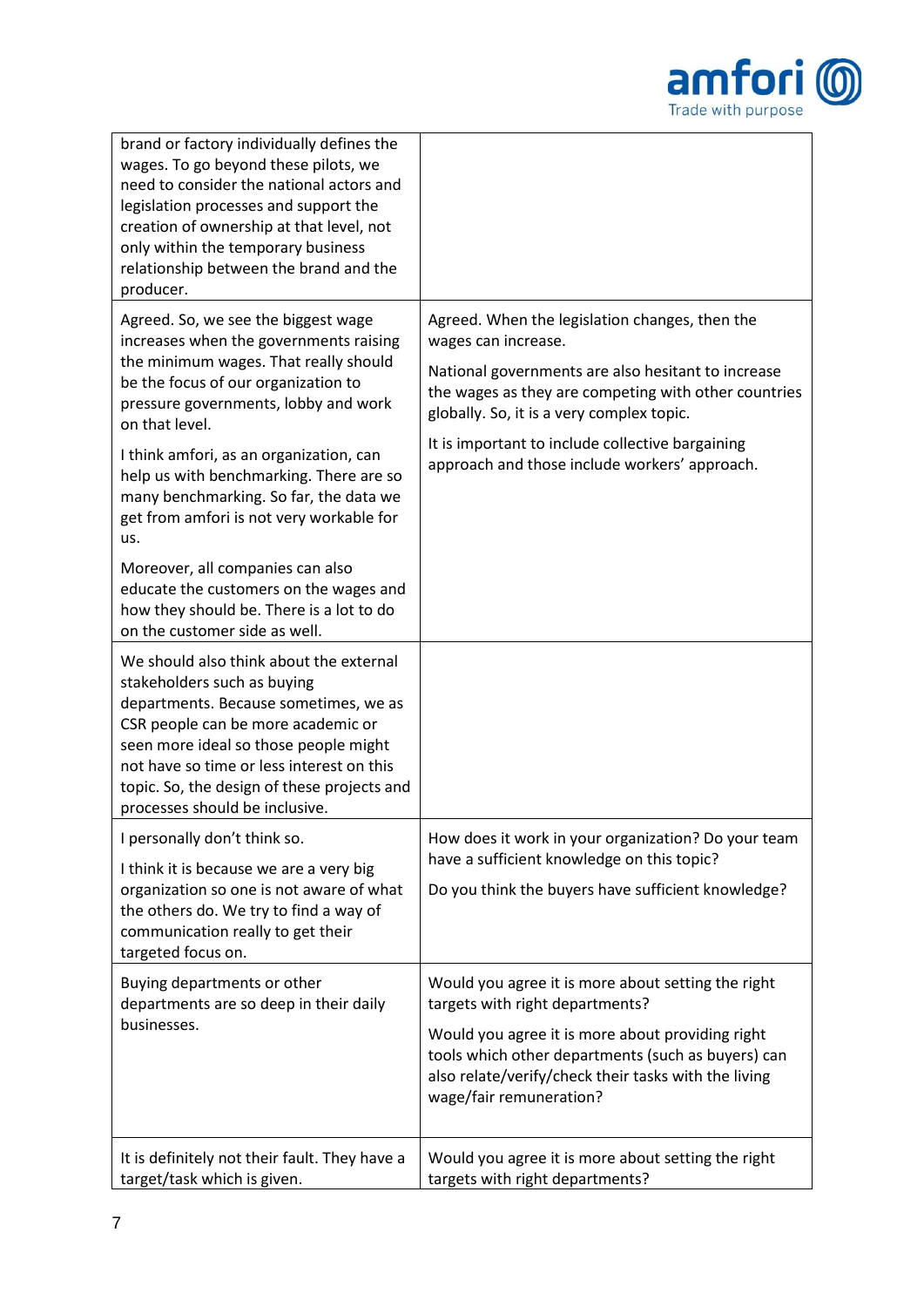

.

|                                                                                                                                                                                                                                                                                                     | Would you agree it is more about providing right<br>tools which other departments (such as buyers) can<br>also relate/verify/check their tasks with the living<br>wage/fair remuneration? |
|-----------------------------------------------------------------------------------------------------------------------------------------------------------------------------------------------------------------------------------------------------------------------------------------------------|-------------------------------------------------------------------------------------------------------------------------------------------------------------------------------------------|
| Yes, but such kind of tools or lists must be<br>super easy to apply and understand. I<br>don't think Anker Methodology would<br>make sense for buyers to go deep and<br>understand and them check accordingly.                                                                                      |                                                                                                                                                                                           |
| I think it would be useful if organizations<br>such as amfori could help members to pin<br>point to look at different kinds of<br>indicators (Collective bargaining<br>possibility, inflation, minimum wage level<br>per country). Things which can be<br>possibly important in pricing for buyers. | Absolutely agreed.                                                                                                                                                                        |
| It is also important to make sure that the<br>Unions are also involved here. So,<br>bringing the discussion of living wage to<br>the Unions, to where it stemmed from is<br>also important.                                                                                                         |                                                                                                                                                                                           |
| Training for buyers; we got a training on<br>labor minute costing from FWF 2 years<br>ago. Our buying director and many of<br>other buyers in our company were<br>trained on understanding how many<br>labor minutes go to the production of<br>each product.                                       |                                                                                                                                                                                           |
| Now, we are working with some factories<br>in Myanmar and have trained them to<br>create some understanding on this topic.                                                                                                                                                                          |                                                                                                                                                                                           |
| <b>Question 3 Discussion:</b>                                                                                                                                                                                                                                                                       | Would you agree to map the leverage of amfori<br>members in sourcing countries as a starting point to<br>evaluate possible synergies and impact for an<br>upscaled approach?              |
| How would you define the leverage by                                                                                                                                                                                                                                                                | Capacity in the industry.                                                                                                                                                                 |
| order volume or what?                                                                                                                                                                                                                                                                               | Volume of business of certain industries in certain<br>countries.                                                                                                                         |
|                                                                                                                                                                                                                                                                                                     | Then it would be easier to join other initiatives, talk<br>to governments, others, trade unions.                                                                                          |
|                                                                                                                                                                                                                                                                                                     | So, nobody is against this idea of mapping the<br>leverage of amfori members.                                                                                                             |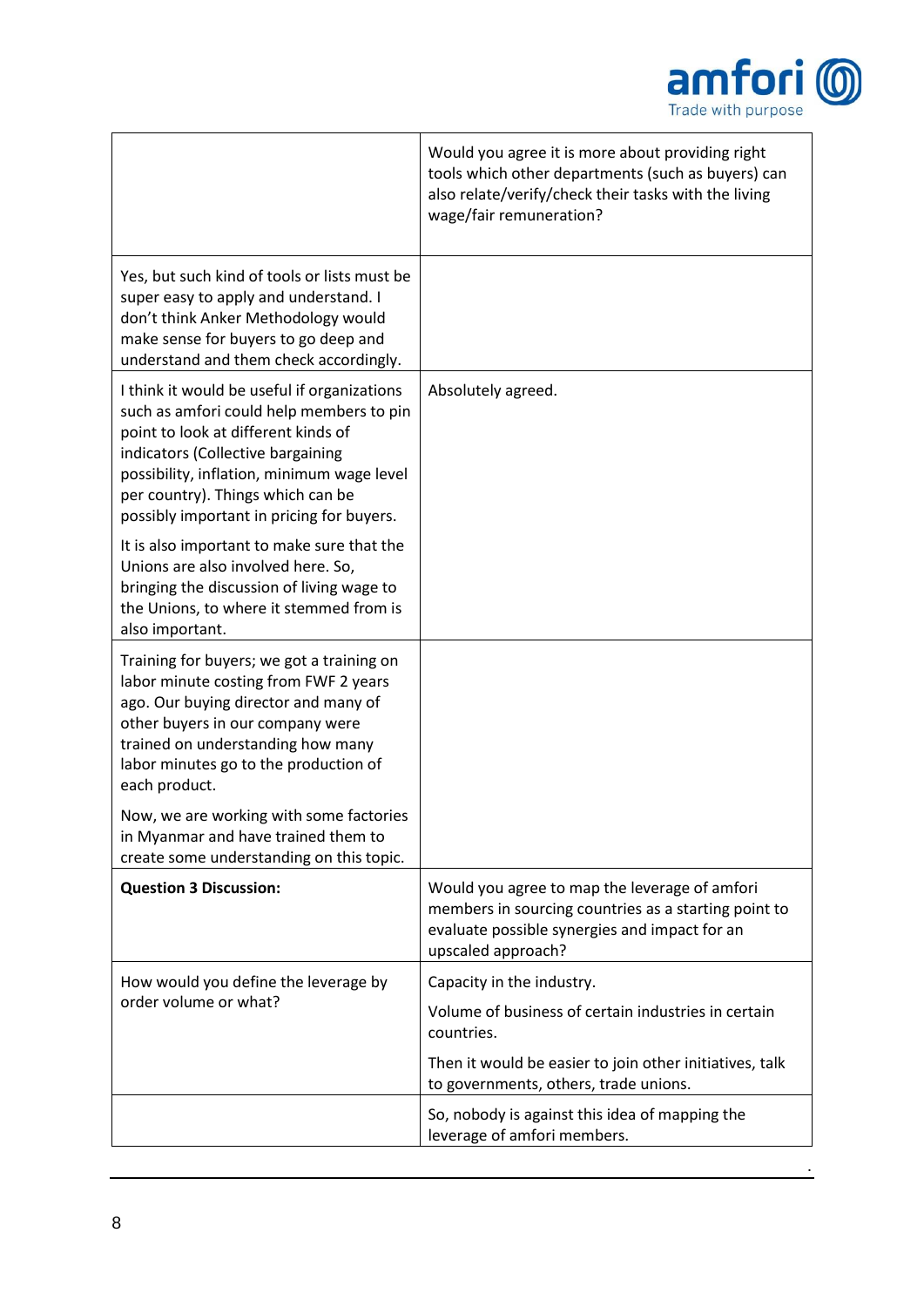

Franzis summed up the session with final remarks:

- It was stated several times that there is a lack of awareness of pruchasing departments. This is an obstacle. One of the roles of our members to play here is to make the services aware of this issue. We have atraining on this and we should work this training to be used. It is free training.
- We will also support you for capacity building and advocay activities.

| Agenda Item<br>$\blacksquare$ CoC – 1 <sup>st</sup> Review<br><b>Yakut Oktay</b><br>Presenter |
|-----------------------------------------------------------------------------------------------|
|-----------------------------------------------------------------------------------------------|

Yakut Oktay then opened the discussion on the 1<sup>st</sup> [review of the CoC](https://foreigntradeassociation.sharepoint.com/:w:/r/sites/PGC/_layouts/15/Doc.aspx?sourcedoc=%7BF5783C7F-1192-44A1-BD0A-727D17702299%7D&file=2020_SP_amfori%20Social%20CoC%20v.2021.docx&action=default&mobileredirect=true) where the members have added and will continue adding their comments on was shared.

| <b>Question/Comment</b>                                                                                                                                                         | <b>Answer</b>                                                                                                                  |
|---------------------------------------------------------------------------------------------------------------------------------------------------------------------------------|--------------------------------------------------------------------------------------------------------------------------------|
| As initial comments:                                                                                                                                                            |                                                                                                                                |
| I think it was a bit long, though we discussed<br>the fact that it is possible when we put<br>everything together.                                                              |                                                                                                                                |
| In terms of the content, it is in general good.                                                                                                                                 |                                                                                                                                |
| We have some concerns around some topics<br>but also regarding the legal requirements vs.<br>standards conflicting with the law.                                                | That is the language has been used for quite<br>some time. It doesn't intent to conflict the law,<br>but to go beyond the law. |
| Under the principles, code observance for<br>instance there are some sentences/language<br>might create misinterpretation about what is<br>conflicting and then what is abided. | Please put this comment in the document.                                                                                       |
| We need to be careful. We have the<br>opportunity to reword this in a way that less<br>problematic and yet still is moving the intend.                                          |                                                                                                                                |
| It is the time. Why not to see the legal<br>perspective on top of that?                                                                                                         | The document will be open for your comments<br>until the first week of January 2021.                                           |
| We need more time to read, comment and<br>discuss on the document. There are some really<br>important chapters. We can divide the chapters<br>to work on better.                | With that comment, we can start working on<br>different versions of the document with your<br>comments and changes.            |
| Mentioning the timeline in the beginning of the<br>document, do you think we should keep it?                                                                                    | If it is necessary, we can keep it. But if anything<br>is unnecessary, I would just cut it out and make<br>it simple.          |
| I would like to know how long this document<br>will be valid. Form legal perspective, it is also a<br>bit tricky to put timeline so when the document                           |                                                                                                                                |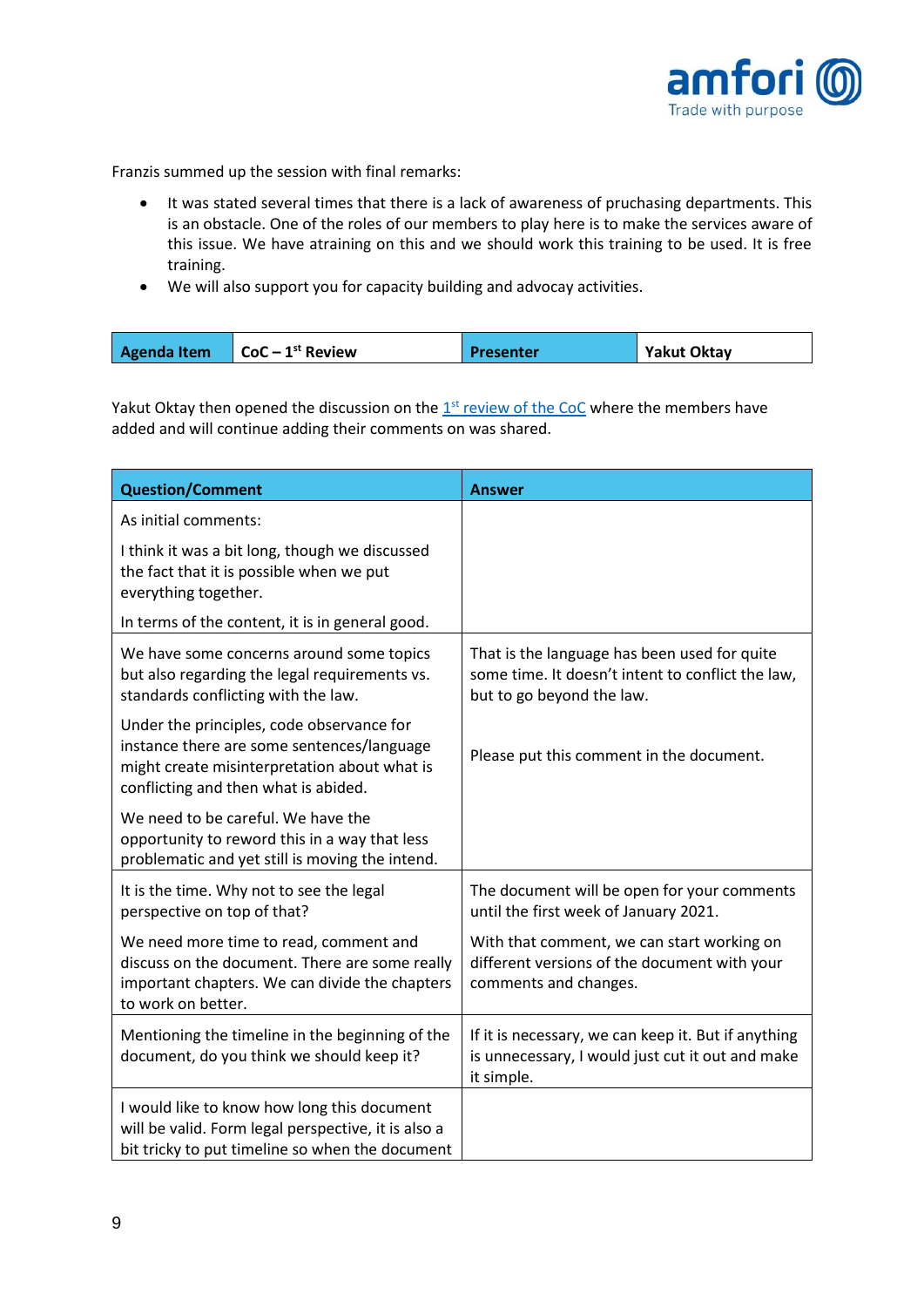

| is not valid anymore, you should update and<br>change it again.                                                                                                                                                                                                                                                                                                              |                                                                                                                                                                                                                 |
|------------------------------------------------------------------------------------------------------------------------------------------------------------------------------------------------------------------------------------------------------------------------------------------------------------------------------------------------------------------------------|-----------------------------------------------------------------------------------------------------------------------------------------------------------------------------------------------------------------|
| General comment: Since it is now 1 document<br>and our business partners will have to sign this<br>again. And once again the lawyers will look at it<br>really closely, to see the details. So my question<br>is how clearly we can indicate the parts that<br>have changed and are you planning to<br>somehow present only 1 document or 1<br>document showing the changes? | That is a very good idea. We need a kit showing<br>what has changed/updated.                                                                                                                                    |
| In the last CoC revision 5 years ago, we had<br>some similar questions, so there should be<br>some learnings. We can share information with<br>members and producers.                                                                                                                                                                                                        |                                                                                                                                                                                                                 |
| We need more time to really discuss some of<br>the meaning such as Social to Social<br>Compliance. We need this to own the<br>document and what is written there.                                                                                                                                                                                                            |                                                                                                                                                                                                                 |
| There will be some concern about some of the<br>points here by the members when they sign the<br>CoC and so commit to the language here such<br>as the `By agreeing to this Code of Conduct, the<br>signatories give consent to amfori, or third<br>parties qualified by amfori (e.g. auditing<br>companies, quality partners) to have access and                            | We put it there both for the business partners<br>and members.<br>We expect to see how the Member<br>Commitment Formula will evolve with regards<br>to this.<br>It is more about potential future looking idea. |
| gather personal data on their employees for the<br>purpose of a monitoring activity.<br>We need to read the document with this<br>lense/from that perspective.                                                                                                                                                                                                               |                                                                                                                                                                                                                 |

The group decided that they would look into and work on the CoC review till mid-January 2021.

It is also expected from amfori team is to present the background discussions and purpose of the changes with relevant feedback in order the group see/capture the whole of the document.

The members can reach the amfori team to understand the purpose of the changes and discussions after mid-Jan 2021.

| Any Other Business (AOB)<br>Agenda Item<br>Yakut<br>Presenter |
|---------------------------------------------------------------|
|---------------------------------------------------------------|

No other discussion took place, neither any critical decision is made.

## Conclusion:

In conclusion, following actions as above mentioned will be taken up and amfori team will follow up them with the PG members:

• Doodle calendar for 2021 to be prepared and sent out to the members